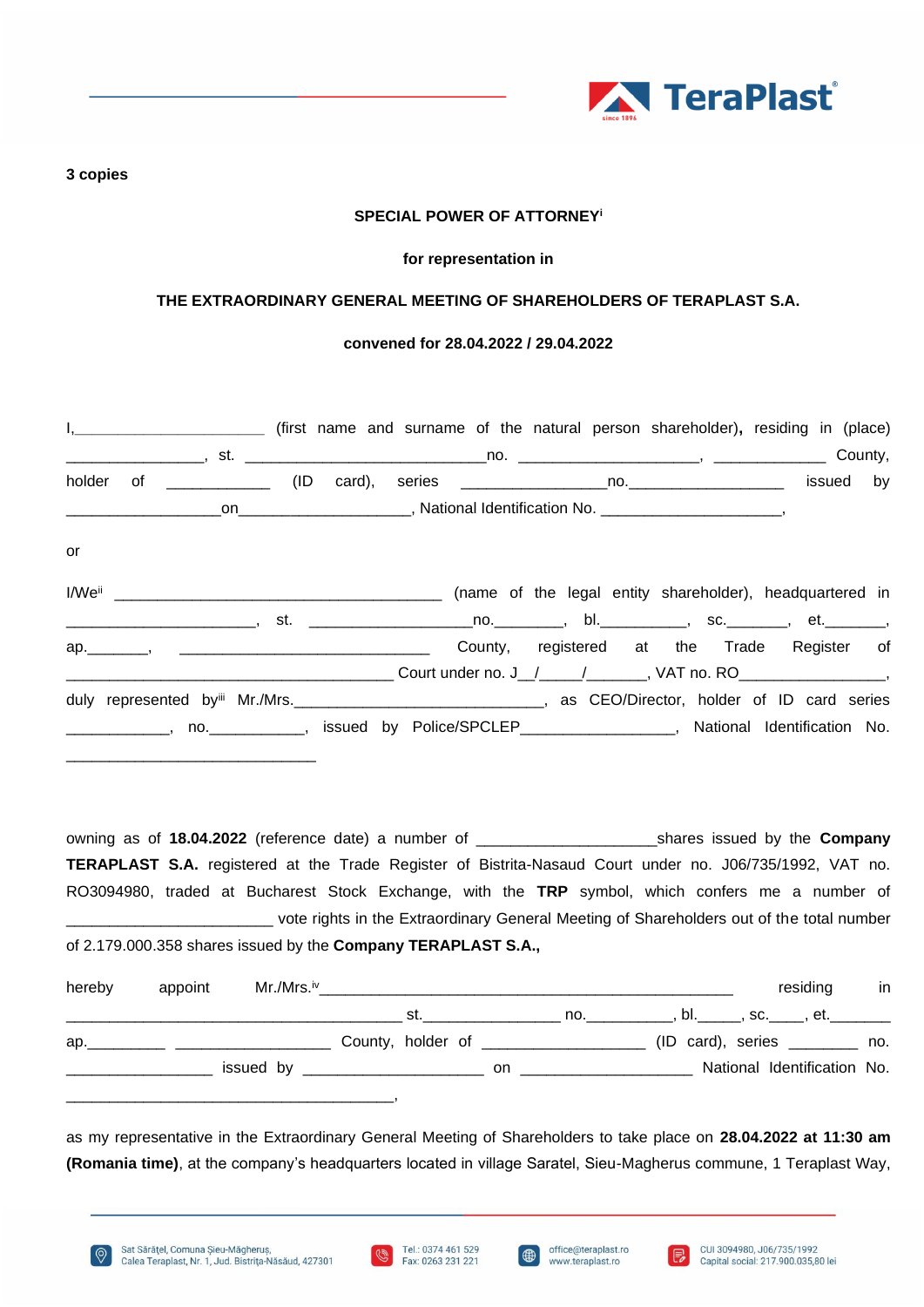

county Bistrita-Nasaud, Romania, or on the date of the second meeting in case the first meeting cannot be held, namely 29.04.2022, to exercise the right to vote corresponding to my shares recorded in the Shareholders Record on the reference date, namely 29.04.2022, as follows:

**1.** For **item 1** of the agenda, namely: **"Approving the maximum limit of indebtedness the company can contract during the period from 28.04.2022 to 28.04.2023 and approving the guarantee for the credit and/or lease agreements to be accessed within the set limit, by real estate collaterals/securities, assignment of present and future debt rights, assignments related to current and future availabilities, resulting from current accounts, and assignments of rights resulting from insurance policies. The Board's proposal is that such limit of indebtedness to be of maximum 300.000.000 lei.":**

| For | <b>Against</b> | <b>Abstaining</b> |
|-----|----------------|-------------------|
|     |                |                   |

**2.** For item 2 of the agenda, namely: **"Approving an addition to the maximum limit of indebtedness, provided at item 1 above, that the company can contract from 28.04.2022 to 28.04.2023 an amount of 150.000.000 lei, which will be used (if that should be the case) only to secure the loans of subsidiaries and approving the securing of credit and/or lease agreements to be accessed by subsidiaries, within the set limit, by real estate collaterals/securities, assignment of present and future debt rights, assignments related to current and future availabilities, resulting from current accounts, and assignments of rights resulting from insurance policies.":**

| For | <b>Against</b> | <b>Abstaining</b> |
|-----|----------------|-------------------|
|     |                |                   |

**3.** For **item 3** of the agenda, namely: **"Entrusting the Board of Directors to carry out, up to the maximum limit of indebtedness approved, in the name of and for the Company, all actions and approaches required or useful for the purposes of fulfilling what has been approved according to items 1 and 2 above. In this respect, the Board of Directors shall issue decisions on:**

- **access to bank loans, entering into loan/lease agreements, extending the accessed bank loan/lease agreements, establishing the structure of guarantees related to the loan/lease agreements accessed or extended, restructuring/refinancing the granted loans, changing the structure of the guarantees for outstanding credits, authorising the persons who will sign on behalf of and for TERAPLAST S.A. the loan/lease agreements or guarantee agreements/addenda to loan or lease agreements, as well as any other documents or instruments that are ancillary to, related to or referred to in the loan/lease agreements, guarantee agreements or any other documents, and sign any other forms, requests that may be required or useful relative to such bank transactions.**





曲

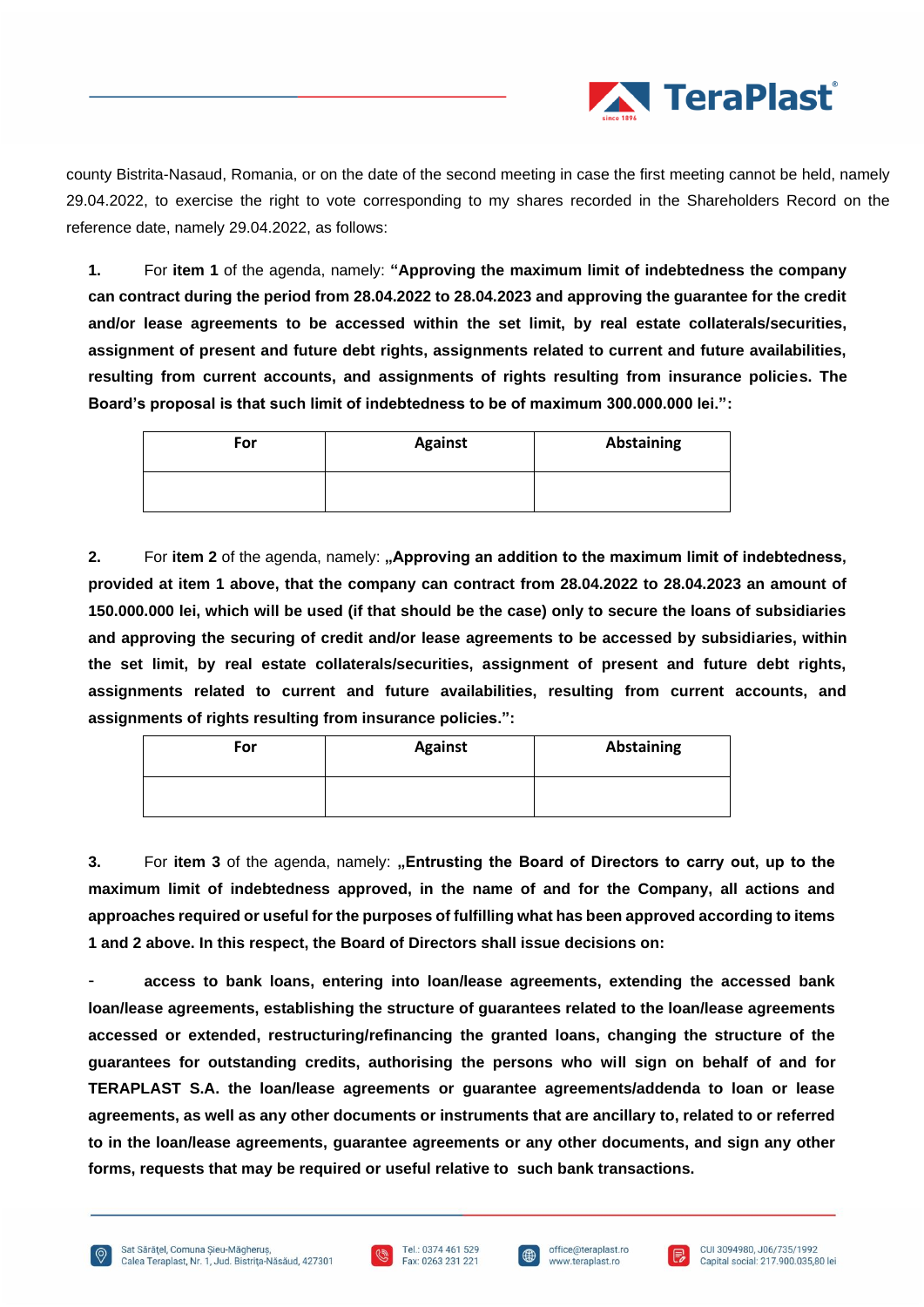

- **guaranteeing the access by the company subsidiaries bank loans and/or loan/lease agreements, establishing/changing the structure of corresponding guarantees, authorising the persons who will sign on behalf of and for TERAPLAST S.A. the loan/lease agreements/addenda, as well as any other documents or instruments that are ancillary to, related to or referred to in the guarantee agreements, and sign any other forms, requests that may be required or useful relative to such transactions.":**

| <b>For</b> | <b>Against</b> | <b>Abstaining</b> |
|------------|----------------|-------------------|
|            |                |                   |

**4.** For **item 4** of the agenda, namely: **" Approving the repurchase by Teraplast S.A. of its own shares, in accordance with the applicable legal provisions, as follows: A maximum number of 2.760.000 shares with a par value of 0,1 lei/share at a minimum price equal to the BVB market price at the time of purchase and a maximum price of 2 lei/share, for a period of maximum 18 months from the date of publication of the EGM Resolution in the Official Gazette of Romania, Part IV, within a stock option plan programme, for the implementation of a compensation system for the employees and senior employees of the Teraplast Group companies, the directors and the executive directors of the Company, which should ensure the compliance with the principle of long-term performance reward and provide an employee loyalty programme ("SOP").**

**The nominal value of the own shares thus repurchased may not exceed together with any other own shares held by Teraplast S.A. the 10% threshold of the subscribed share capital of Teraplast S.A.**

**The payment of the repurchased shares shall be made from the profit distributable or the Company's available reserves, recorded in the last annual financial statement approved, except for legal reserves, according to the provisions of Article 103 (1) of Law no. 31/1990, updated.":**

| For | <b>Against</b> | Abstaining |
|-----|----------------|------------|
|     |                |            |

**5.** For **item 5** of the agenda, namely: **"Entrusting the Company's Board of Directors with the enforcement and fulfilment of the share repurchase resolution according to item 4 of the EGM agenda, as well as for the implementation of the SOP program.":**

| n۳ | <b>Against</b> | <b>Abstaining</b> |
|----|----------------|-------------------|
|    |                |                   |





| 曲

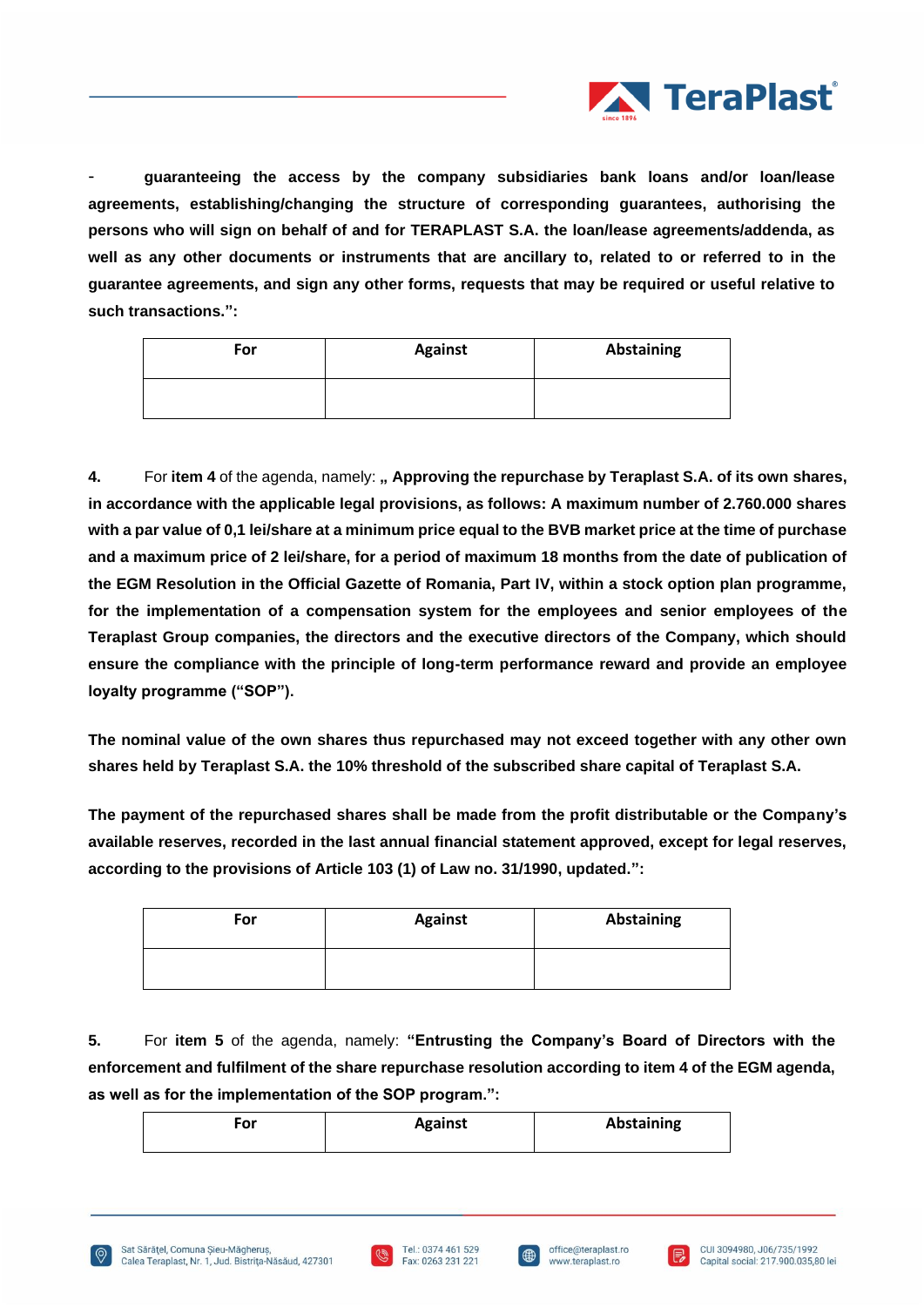

**6.** For **item 6** of the agenda, namely: **"Appointing the Chairman of the Extraordinary General Meeting of Shareholders to sign the EGM Resolution on behalf and in the name of all the attending shareholders.":**

| For | <b>Against</b> | Abstaining |
|-----|----------------|------------|
|     |                |            |

**7.** For **item 7** of the agenda, namely: **"Appointing the Company's legal counsel, Mrs. Kinga Vaida, to carry out all formalities concerning the EGM recording with the Trade Register Office attached to Bistrita-Nasaud Court and its publication in the Official Gazette of Romania, Part IV.":**

| For | <b>Against</b> | Abstaining |
|-----|----------------|------------|
|     |                |            |

# Please find hereby attached a copy of the valid ID card<sup>y</sup>/a copy of the registration certificate<sup>vi</sup>.

I hereby authorize the representative referred to above to cast their vote as they may deem appropriate on the matters not identified and included in the agenda until this date, pursuant to the applicable law.

This special power of attorney contains information in accordance with Law 24/2017 on the issuers of financial instruments and market operations (Republished), the ASF Regulation no. 5/2018. This special power of attorney should be signed and dated by the principal shareholder. All the boxes of this special power of attorney shall be filled in by the principal shareholder.

The special power of attorney is executed in 3 original copies, one for the principal, one for the agent, and one to be submitted at the headquarters of the TERAPLAST S.A. not later than **26.04.2022, 09:30 am Romania time**.

| Date: |             |
|-------|-------------|
| vii   | (signature) |

**viii\_\_\_\_\_\_\_\_\_\_\_\_\_\_\_\_\_\_\_\_\_\_\_\_\_\_\_\_\_\_\_\_\_\_\_\_\_\_\_**

(First name and surname of the natural person shareholder or the legal representative of the legal entity, in capital letters)

office@teraplast.ro

www.teraplast.ro

l ∰

CUI 3094980, J06/735/1992

Capital social: 217.900.035.80 lei

R



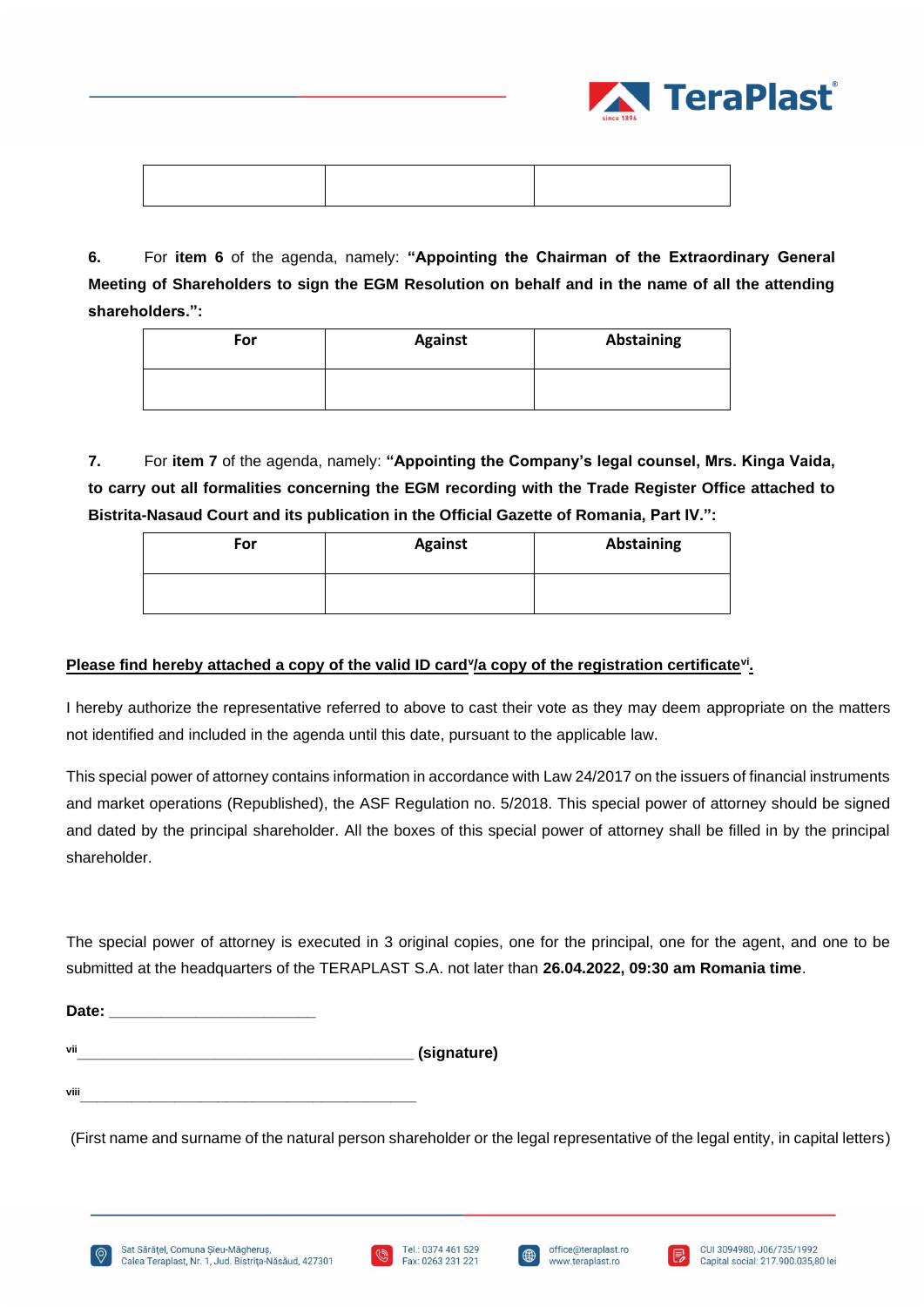

Personal data entered in this special power of attorney (name and surname, domicile, series, number and date of issuance of identity card, personal numerical code, signature, number of shares held) shall be processed in compliance with the legal provisions regarding the protection of individuals with regard to the processing of personal data and the free circulation of such data, during the period stipulated by law, pursuant to Law no. 24/2017 on Issuers of Financial Instruments and Market Operations (republished) and of ASF Regulation no. 5/2018 on Issuers of Financial Instruments and Market Operations, as amended and Law no. 31/1990 on societies.

You benefit from the right of access, intervention, rectification and porting of the data you provide us, limit our processing and even request the deletion of the data.

Please note that interfering with the data you have provided to us may be such as to prevent your mandate from exercising the vote at the Extraordinary General Shareholders' Meeting of the Teraplast S.A. from the date of 28.04.2022/29.04.2022.

In this case, the issuing company is exonerated from liability. Please let us know your requests in any way that is assuring the identity of the applicant and his or her entitlement. We will answer you without delay. If you are dissatisfied, you can contact ANSPDCP.

This section provides information on the legal provisions relating to the processing of personal data of natural persons listed in the special power of attorney.

I, the undersigned, agree that personal data will be processed for the purpose of voting by a trustee at the Extraordinary General Meeting of Shareholders of the Company Teraplast S.A. from the date of 28.04.2022/29.04.2022.

Name and surname: …….…………………..………..

Date: .....................

Signature: ............................





l ∰



<sup>&</sup>lt;sup>i</sup> a shareholder can be represented in the EGMS by a single agent authorized by special power of attorney granted for the EGMS dated 28/29.04.2022

ii to be filled in only for the shareholders that are legal entities

iii to be filled in with the legal representative according to the documents certifying the quality of representative

iv to be filled in with the name of the appointed representative (namely the authorized person)

v applicable for natural persons